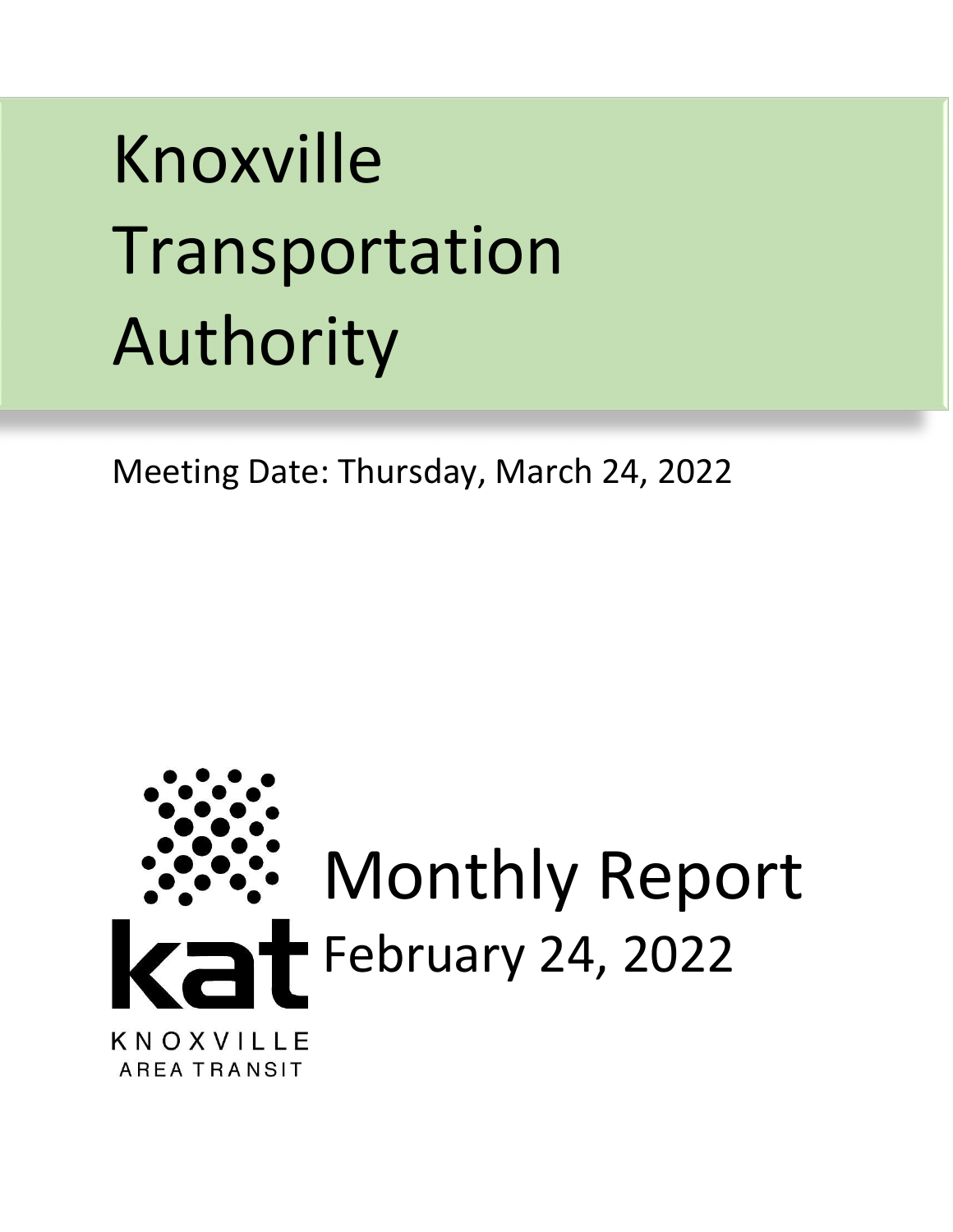(This page intentionally left blank)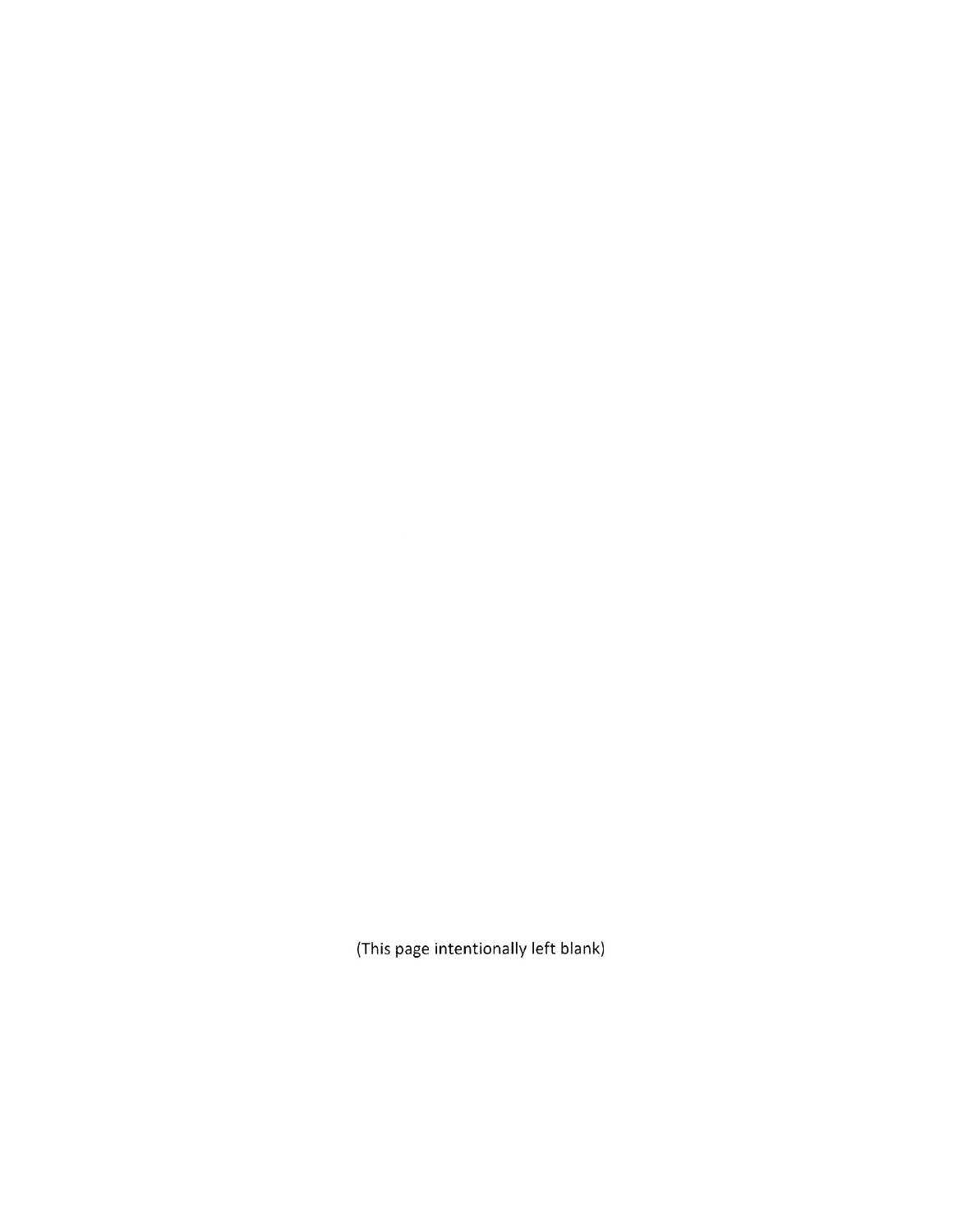INDYA KINCANNON MAYOR (865)215-2040





Y KNOXVILLE TRANSPORTATION AUTHORITY

#### AGENDA KNOXVILLE TRANSPORTATION AUTHORITY

City County Building Main Assembly Room Thursday, March 24, 2022 at 3:00 pm

- I. Determination of Quorum
- II. Approval of Minutes January 27, 2022 and February 24, 2022
- III. Reports

A. KTA Chair

B. Commissioner's Comments

C. Staff

- i. City of Knoxville Director of Transit
- ii. TPO Transit Planner
- IV. New Busines
- V. Old Business
- VI. Public Comments
- VII. Set Next Meeting for April 28, 2022 at KAT, 301 Church Ave in the Essie Johnson Community Room and Adjourn

**This meeting and all communications between members is subject to the provisions of the Tennessee OpenMeetings Act, TENN. CODE ANN. § 8-44-101,** et seq**.**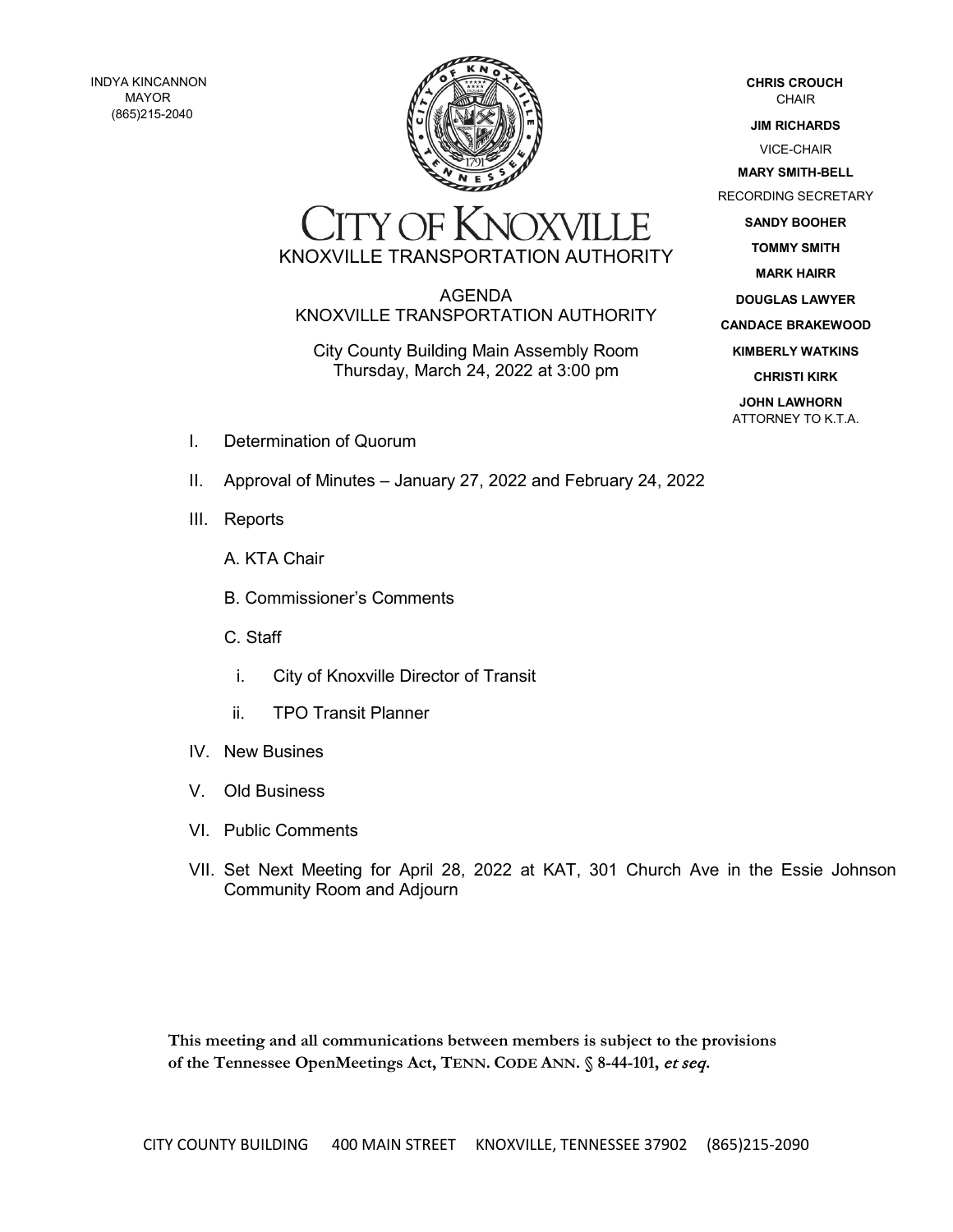### **Minutes KNOXVILLE TRANSPORTATION AUTHORITY City County Building Main Assembly Room Thursday, February 24 at 3:00 pm**

#### I. **Determination of Quorum**

Chair Crouch called the meeting to order and acknowledged there was not a quorum this month. Other Commissioners in attendance were as follows:

Commissioner Booher Commissioner Hairr Commissioner Smith

#### II. **Approval of Minutes- January 27, 2022**

Due to the fact that there was not a quorum, the minutes from January 27, 2022 and February 24, 2022 will be reviewed at the March 24, 2022 meeting.

#### III. **Reports**

### **A. KTA Chair**

Chair Crouch reported that he likes the part of the report that KAT is again accident free.

### **B. Commissioners' Comments**

Commissioner Booher commented that she likes the ADA callouts on the buses and that it is working well.

### C. Staff

i. City of Knoxville Director of Transit

Mr.Thorne announced that KAT has been awarded \$1.6 million CMAC Grant for electric bus charging stations at Knoxville Station. He went on to say that KAT also won \$1.2 million for the Bus Stop Improvement Grant from TDOT. He added that KAT is very excited about both of those grants.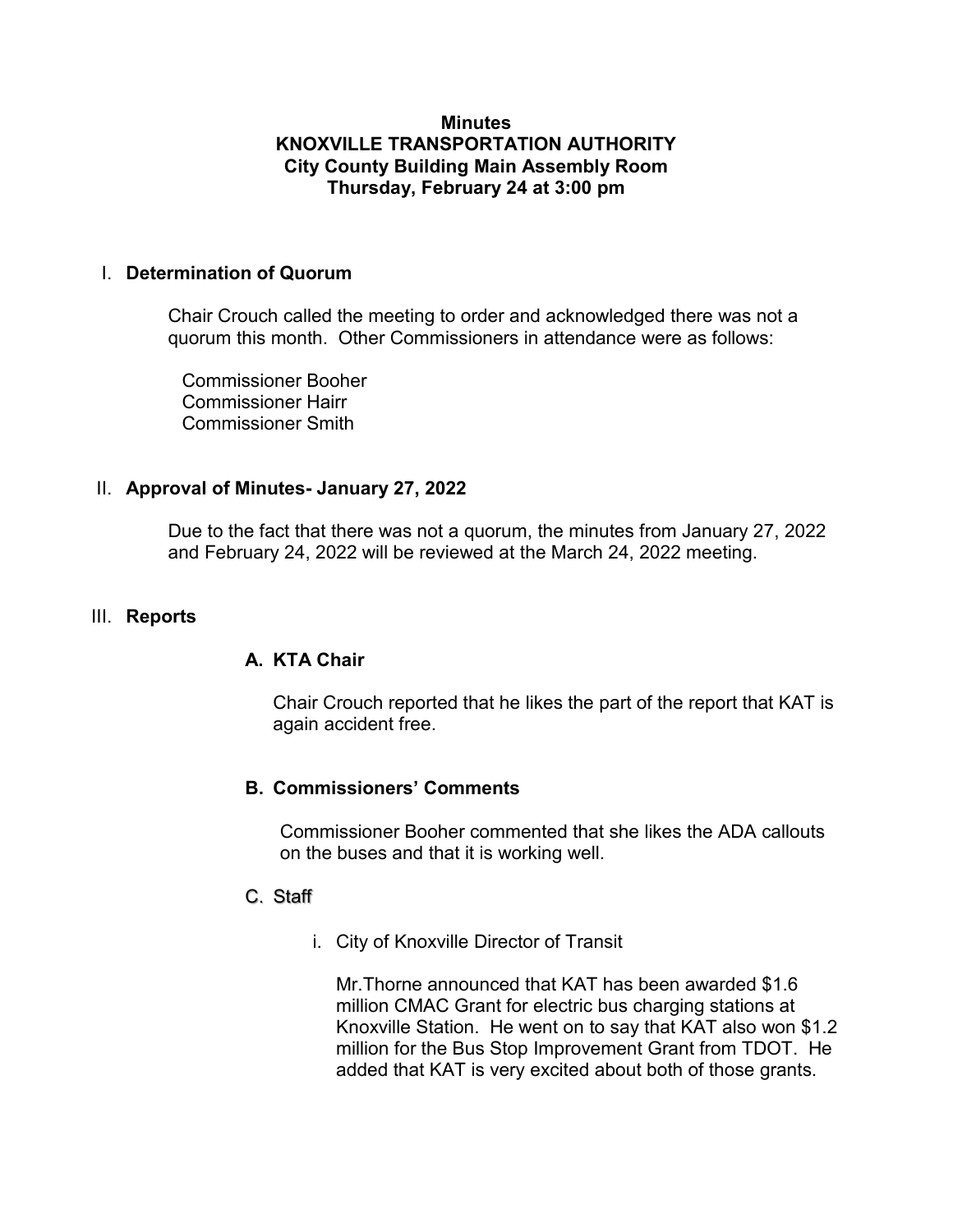He added that KAT plans to put out a list of 12-25 stops that are planned for improvements over the next 12 months.

a. Mrs. Woodiel-Brill introduced the 'KAT Reimagined' Project Manager, Scudder Wagg. Mr. Wagg is with Jarrett Walker and Associates.

Mr. Wagg joined via Zoom and said that they are pleased to be a part of the team that is helping KAT and the region think about how to prioritize your transit investments. He added that Jarrett Walker and Associates are please to be helping KAT with the reimagined study. They have also been working with TPO during this process.

He went on to state that KAT Reimagined is taking a fresh look at transit in Knoxville. This study looks at our current service and how we can make it better, balancing the area we cover, and how will we cover that area.

He added that they are at the conceptual development part of the process, asking the community what the priorities are and which concept is preferred. The next stage will be the draft plan.

Mr. Wagg went on to say that the study has to figure out how can transit be useful, be reachable and where you can go in a decent amount of time.

He added that with a ridership concept there is a focus on frequency, a connected network, fast and realible service, and a focus on transit friendly places. The goal of a coverage concept is to have some service near everyone who needs it. Ridership goals and coverage goals are both important.

He invited the board to attend a Stakeholders Workshop which is scheduled for Tuesday, March 29, 2022 from 8:30 to 1:30 pm at East Tennessee History Center, 601 S. Gay St.

The public launch of Choices and Concepts report will be

- Via website and press release around March 15,
- Web and paper surveying mid March through April 22
- Two in-person public meeting planned for April 7 and April 9, 2022.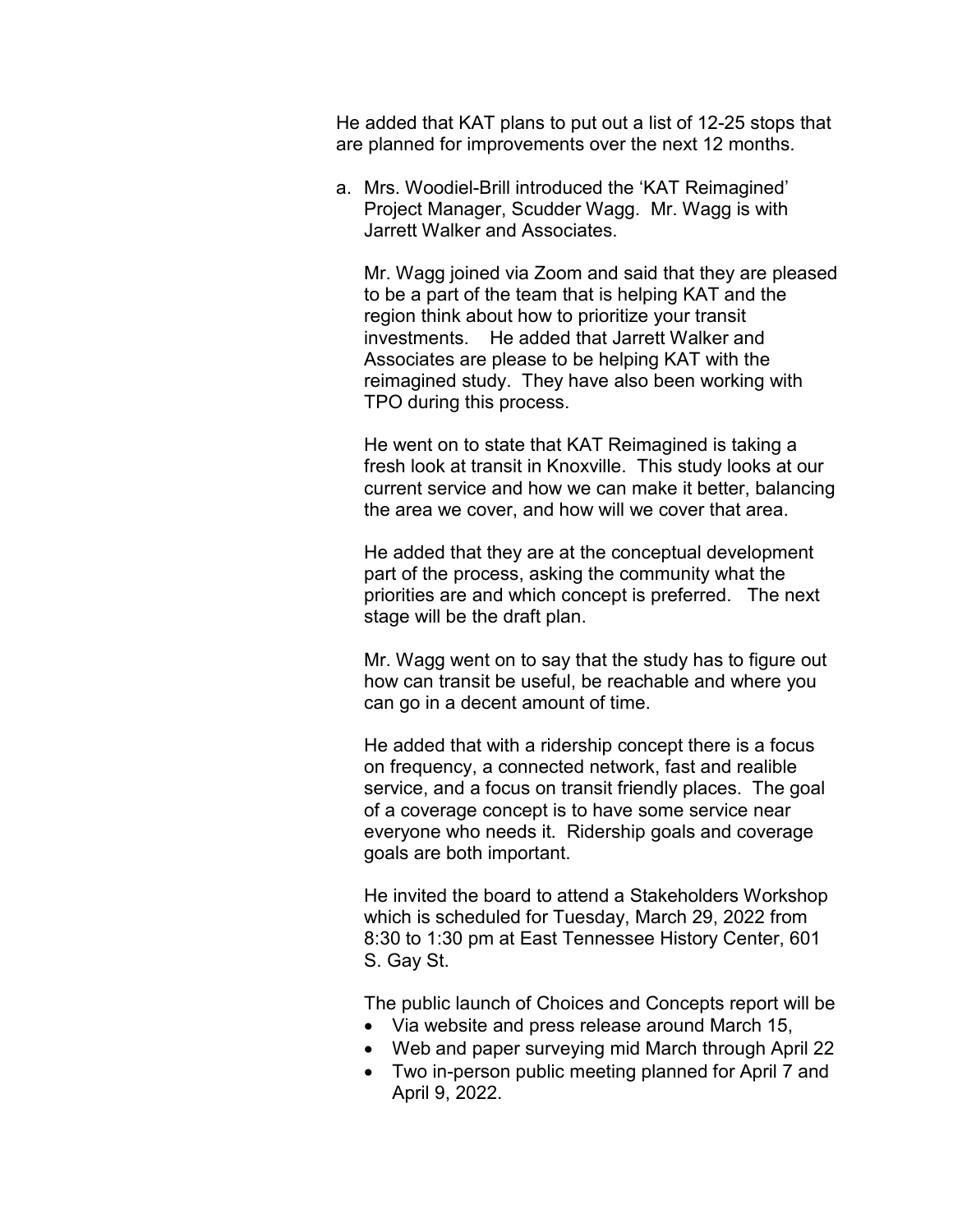• Virtual public meeting planned for April 12,2022.

He ended by reporting that all of the information will be compiled and reported to the board at the April 28, 2022 KTA Board Meeting.

Commissioner Smith inquired if sidewalks, trails, and greenways were a part of the predestrian transportation option.

Mr. Wagg answered the yes that would be a part of it.

Commissioner Smith inquired about what data sources are used to determine these options.

Mr. Wagg responded that there is a KGIS data and they are working closely with the City and KAT on sidewalks and streets.

Commissioner Smith wanted to know if the concept was to represent a broader transportation network.

Mr. Wagg responded that their study is just for fixed routes network design however in almost every study there is a collabration of city staff that often raises those kinds of issues and questions that the city usually carries forward as part of further studies.

Commissioner Smith asked has there been research around ridership barriers and ADA issues.

Mrs. Woodiel-Brill responded that it has been a long time since a survey has been conducted with non-riders. We have conducted a series of listening sessions called Transit on Tap. These studies were conducted in different areas throughout the city. They were great conversations with people about fare barriers and frequency issues. But, a formal non-ridership study has not been conducted in some time.

Commissioner Hairr inquired about comparision now and before COVID on some routes.

Mr. Thorne answered that KAT's ridership is down 23% and a lot of that is the lack of frequency on some of the routes.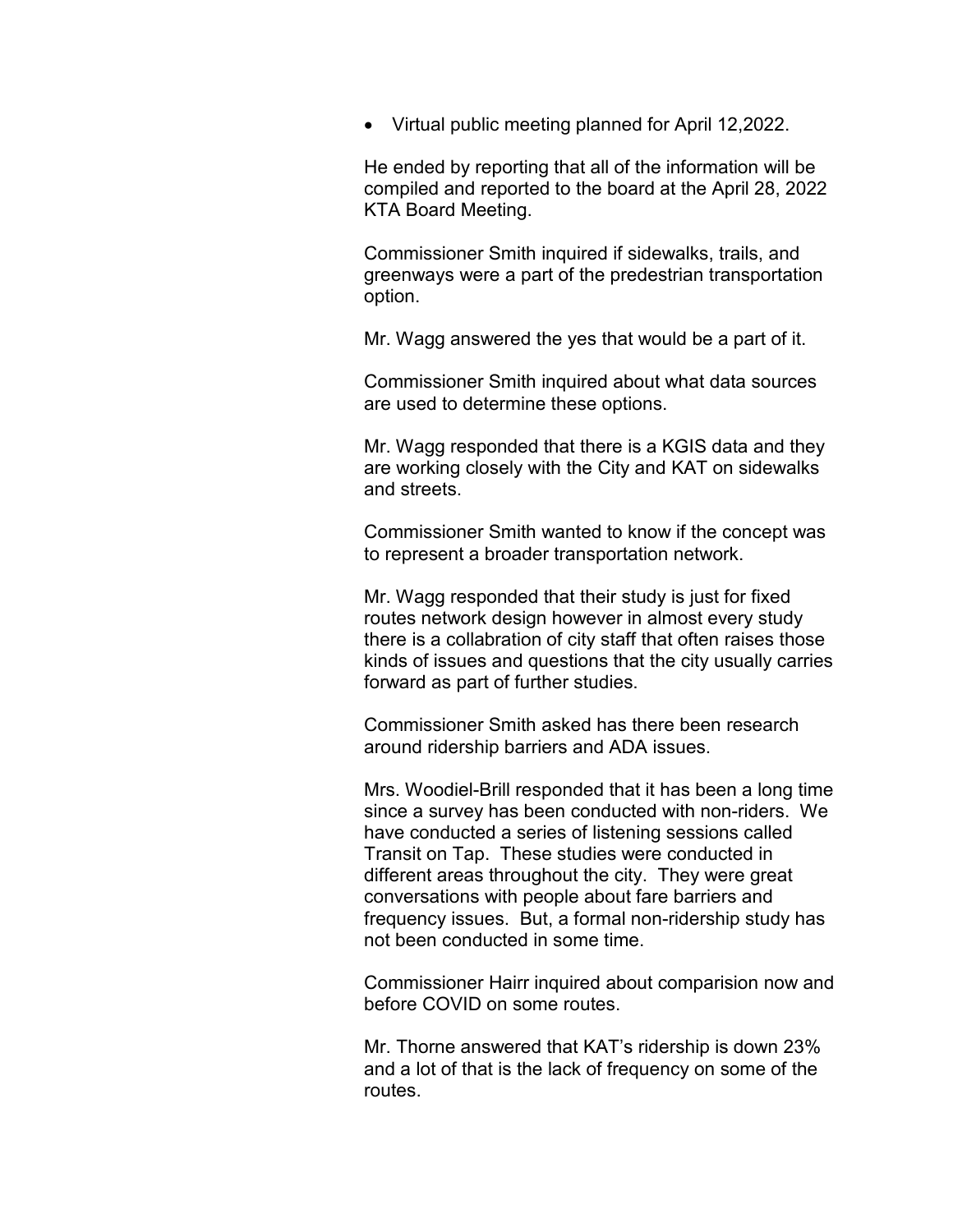Mrs. Woodiel-Brill added that pre-COVID there was 15 minute peak service on Routes 11- Kingston Pike, 22- Broadway, 31- Magnolia Ave.

She added that the 30 minute service on Routes 17- Sutherland Ave, 20-Central Ave, 32-Dandridge, and 34- Burlington will start on March 14, 2022. She went on to say that KAT is still lacking 30 minutes service on Routes 40- South Knoxville and 45- Vestal, a the workforce is not there to bring these two back to 30 minute service nor for the peak level of service.

Commissioner Hairr inquired about any consideration for more dial a ride, on demand or using other provisions ie. CAC, Uber, etc. as part of a bigger network for mobility.

Ms. Woodiel-Brill responded that yes that is a part of the descussion.

Commissioner Crouch inquired about copies of the presentation. He also inquired about recommendations for single resources like books, paper, and/or videos that can be viewed or read to study prior to these meetings to look at to get a better understanding of the issues.

Mr. Wagg suggested Jarrett Walker's blog: humantransit.org, which has lots of articles related to these overall issues.

Commissioner Smith inquired about the difference between population growth and ridership growth.

Mr. Wagg responded that the data resource for looking at population density and job density is primarily the survey date of the last estimate of 2019, and while being aware of future growth is important, this study looks at where transit can do the most good at the present time.

Mrs. Woodiel-Brill added that with the workshop the focus is to pull together communities leaders to help get additional input with hopes that they will take that information back to the community they represent clients, neighbors, families and friends - to get additional input, to ensure that everone wanting to participate will have that chance.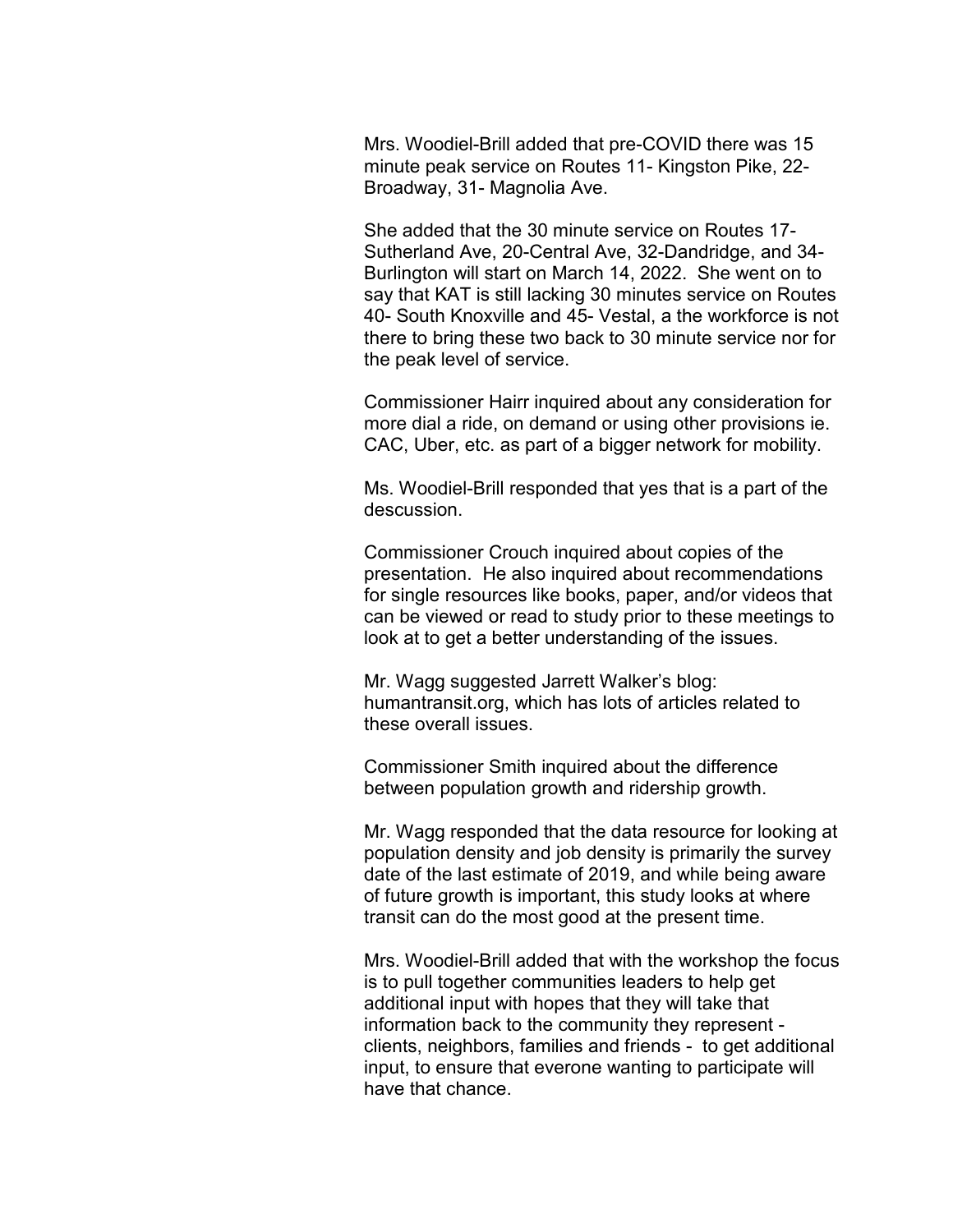Chair Crouch asked if there were any other comments or questions. None added. Chair Crouch thanked Mr. Wagg and his team for the presentation.

## **ii. TPO Transit Planner**

There was no TPO report discussed.

#### **IV. New Business**

There was no new business.

### **V. Old Business**

There was no old business

#### **VI. Public Comment**

There are no public comments.

#### **VII. Set Next Meeting and Adjourn**

Noted that the April 28, 2022 and July 28, 2022 KTA Board meeting will be held at Knoxville Station in the Essie Johnson Community Room (301 Church Ave).

The next meeting was set for February 24, 2022 at 3:00 p.m.

Respectfully submitted,

Mary Smith-Bell

KTA Recording Secretary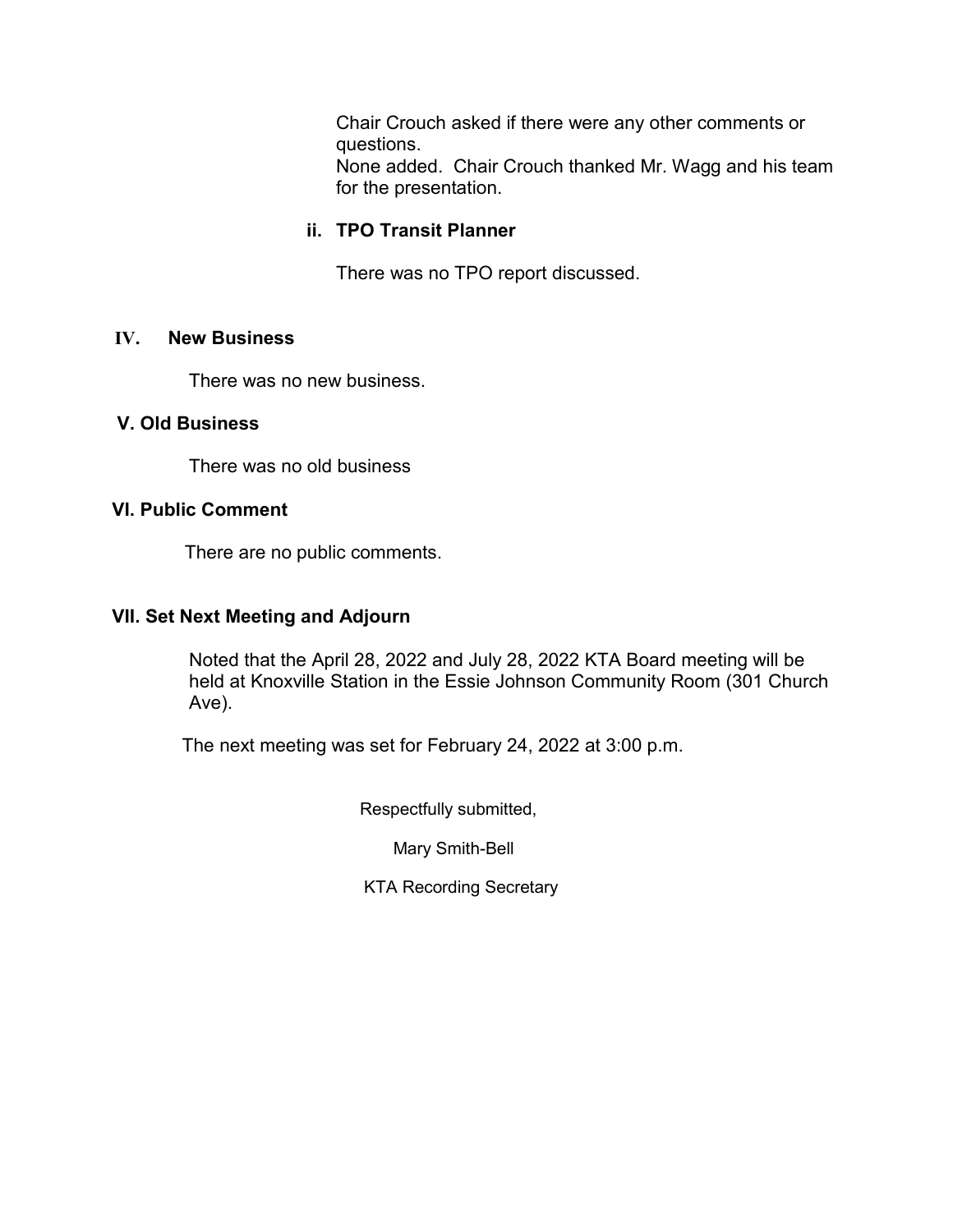# **XX**kat **ROUTE PERFORMANCE REPORT February, 2022**

| <b>ROUTE</b><br><b>NUMBER</b>       | <b>ROUTE</b><br><b>NAME</b>      | <b>RIDERSHIP</b> | Percentage<br>of Ridership | <b>MILES</b> | Percentage<br>of Miles | <b>HOURS</b> | Percentage<br>of Hours | Passg/<br>Mile | Passg/<br>Hour |
|-------------------------------------|----------------------------------|------------------|----------------------------|--------------|------------------------|--------------|------------------------|----------------|----------------|
| 10                                  | <b>Sequovah Hills</b>            | 308              | 0.2%                       | 910          | 0.5%                   | 92           | 0.7%                   | 0.34           | 3.36           |
| 11                                  | <b>Kingston Pike</b>             | 16,563           | 12.5%                      | 19,021       | 11.1%                  | 1,593        | 12.2%                  | 0.87           | 10.40          |
| 12                                  | <b>Western Ave</b>               | 13,633           | 10.3%                      | 16,595       | 9.7%                   | 1,253        | 9.6%                   | 0.82           | 10.88          |
| 13                                  | <b>Beaumont</b>                  | 1,208            | 0.9%                       | 3,532        | 2.1%                   | 258          | 2.0%                   | 0.34           | 4.69           |
| 16                                  | <b>Cedar Bluff Connector</b>     | 2,197            | 1.7%                       | 4,426        | 2.6%                   | 348          | 2.7%                   | 0.50           | 6.31           |
| 17                                  | Sutherland/Bearden               | 4,123            | 3.1%                       | 5,292        | 3.1%                   | 408          | 3.1%                   | 0.78           | 10.11          |
| 19                                  | <b>Lakeshore/Lonas Connector</b> | 440              | 0.3%                       | 4,441        | 2.6%                   | 261          | 2.0%                   | 0.10           | 1.68           |
| 20                                  | <b>Central Ave/Clinton Hwy</b>   | 8,317            | 6.3%                       | 8,204        | 4.8%                   | 506          | 3.9%                   | 1.01           | 16.43          |
| 21                                  | <b>Lincoln Park</b>              | 1,990            | 1.5%                       | 4,155        | 2.4%                   | 326          | 2.5%                   | 0.48           | 6.10           |
| 22                                  | <b>Broadway</b>                  | 19,163           | 14.5%                      | 14,271       | 8.3%                   | 1,065        | 8.1%                   | 1.34           | 17.99          |
| 23                                  | Millertown                       | 4,390            | 3.3%                       | 7,990        | 4.7%                   | 675          | 5.2%                   | 0.55           | 6.50           |
| 24                                  | Inskip/Breda Rd                  | 2,264            | 1.7%                       | 5,883        | 3.4%                   | 425          | 3.3%                   | 0.38           | 5.32           |
| 30                                  | Parkridge                        | 2,472            | 1.9%                       | 3,103        | 1.8%                   | 244          | 1.9%                   | 0.80           | 10.13          |
| 31                                  | Magnolia Ave.                    | 13,741           | 10.4%                      | 9,004        | 5.3%                   | 758          | 5.8%                   | 1.53           | 18.14          |
| 32                                  | <b>Dandridge</b>                 | 3,343            | 2.5%                       | 4,729        | 2.8%                   | 303          | 2.3%                   | 0.71           | 11.03          |
| 33                                  | M.L.K.                           | 3,291            | 2.5%                       | 7,645        | 4.5%                   | 601          | 4.6%                   | 0.43           | 5.47           |
| 34                                  | <b>Burlington</b>                | 3,354            | 2.5%                       | 5,658        | 3.3%                   | 387          | 3.0%                   | 0.59           | 8.67           |
| 40                                  | <b>South Knoxville</b>           | 2,406            | 1.8%                       | 5,579        | 3.3%                   | 397          | 3.0%                   | 0.43           | 6.07           |
| 41                                  | <b>Chapman Hwy</b>               | 12,633           | 9.6%                       | 13,070       | 7.6%                   | 800          | 6.1%                   | 0.97           | 15.80          |
| 42                                  | <b>UT/Ft Sanders Hospitals</b>   | 4,036            | 3.1%                       | 5,947        | 3.5%                   | 742          | 5.7%                   | 0.68           | 5.44           |
| 44                                  | <b>University Park</b>           | 3,439            | 2.6%                       | 2,520        | 1.5%                   | 290          | 2.2%                   | 1.36           | 11.86          |
| 45                                  | <b>Vestal</b>                    | 3,497            | 2.6%                       | 4,817        | 2.8%                   | 336          | 2.6%                   | 0.73           | 10.40          |
| 90                                  | Crosstown                        | 5,281            | 4.0%                       | 14,323       | 8.4%                   | 1,011        | 7.7%                   | 0.37           | 5.22           |
|                                     | Other/ Unknown                   | $\boldsymbol{0}$ |                            |              |                        |              |                        |                |                |
| <b>SUB TOTAL LINE SERVICE</b>       |                                  | 132,089          |                            | 171,114      |                        | 13,079       |                        | 0.77           | 10.10          |
| 82                                  | <b>Trolley (Orange Line)</b>     | 7,177            | 36.4%                      | 5,733        | 49.4%                  | 913          | 52.2%                  | 1.25           | 7.86           |
| 84                                  | <b>Trolley (Green Line)</b>      | 2,290            | 11.6%                      | 1,683        | 14.5%                  | 288          | 16.4%                  | 1.36           | 7.96           |
| 86                                  | <b>Trolley (Blue Line)</b>       | 10,241           | 52.0%                      | 4,181        | 36.0%                  | 550          | 31.4%                  | 2.45           | 18.62          |
| <b>SUB TOTAL TROLLEY SERVICES</b>   |                                  | 19,708           |                            | 11,597       |                        | 1,751        |                        | 1.70           | 11.25          |
| TOTAL PASSENGERS WITH TROLLEYS      |                                  | 151,797          |                            | 182,712      |                        | 14,831       |                        | 0.83           | 10.24          |
| <b>LIFT SERVICE</b>                 |                                  | 6.049            |                            | 40,012       |                        | 2.830        |                        | 0.15           | 2.14           |
| <b>TOTAL SCHEDULED SERVICES</b>     |                                  | 157,846          |                            | 222,724      |                        | 17,661       |                        | 0.71           | 8.94           |
| <b>TOTAL CHARTER SERVICES</b>       |                                  | 23               |                            | 17           |                        | 5            |                        | 1.35           | 5.11           |
| <b>GRAND TOTAL ALL KAT SERVICES</b> |                                  | 157,869          |                            | 222,741      |                        | 17,665       |                        | 0.71           | 8.94           |

*Prepared by: H. hhickson, Manager of Scheduling KTA FY 2021.xlsm3/23/2022*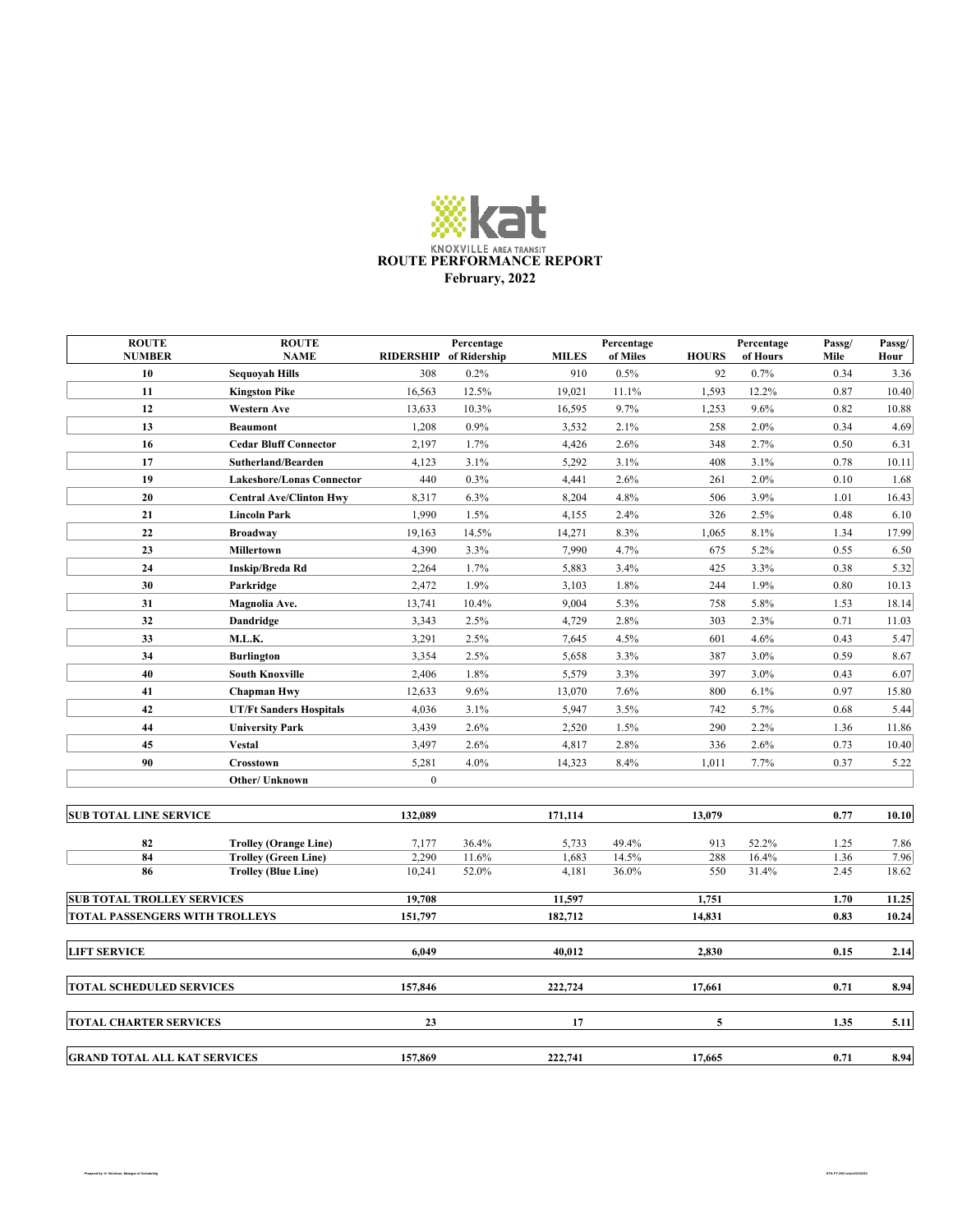

|                                 | <b>THIS MONTH</b> |                |         | <b>FISCAL YEAR-TO-DATE</b> |              |         |
|---------------------------------|-------------------|----------------|---------|----------------------------|--------------|---------|
|                                 | <b>This</b>       | Last           |         | <b>This</b>                | Last         |         |
|                                 | Year              | Year           | Change  | Year                       | Year         | Change  |
| <b>FIXED ROUTE SERVICE</b>      |                   |                |         |                            |              |         |
| <b>Total Passengers</b>         | 151,797           | 140,939        | 8%      | 1,264,657                  | 1,508,331    | $-16%$  |
| <b>System Generated Revenue</b> |                   |                |         | \$629,040                  | \$178,725    | 252%    |
| Revenue Veh. Miles              | 182,712           | 182,855        | $-0\%$  | 1,543,662                  | 1,741,208    | $-11%$  |
| Revenue Veh. Hours              | 14,831            | 14,774         | 0%      | 124,813                    | 140,127      | $-11%$  |
| Passengers/Mile                 | 0.83              | 0.77           | 8%      | 0.82                       | 0.87         | $-5%$   |
| Passengers/Hour                 | 10.24             | 9.54           | 7%      | 10.13                      | 10.76        | $-6%$   |
| Preventable Accidents           | $\Omega$          |                | $-100%$ | $\mathbf{0}$               | 10           | $-100%$ |
| <b>Mechanical Road Calls</b>    | 16                | 10             | 60%     | 147                        | 155          | $-5%$   |
| Accidents/100,000 Miles         | 0.00              | 0.55           | $-100%$ | 0.00                       | 0.57         | $-100%$ |
| Miles/Road Failure              | 11.419            | 18,286         | $-38%$  | 10,501                     | 11,234       | $-7%$   |
| <b>DEMAND RESPONSE</b>          |                   |                |         |                            | $\theta$     |         |
| <b>Total Passengers</b>         | 6.049             | 4.681          | 29%     | 49.602                     | 40,338       | 23%     |
| <b>System Generated Revenue</b> |                   |                |         | \$82,946                   | \$7,705      | 977%    |
| Revenue Veh. Miles              | 40.012            | 33,409         | 20%     | 325,711                    | 285,442      | 14%     |
| Revenue Veh. Hours              | 2.830             | 2,582          | 10%     | 23,360                     | 21.367       | 9%      |
| Passengers/Mile                 | 0.15              | 0.14           | 8%      | 0.15                       | 0.14         | 8%      |
| Passengers/Hour                 | 2.14              | 1.81           | 18%     | 2.12                       | 1.89         | 12%     |
| Preventable Accidents           | $\theta$          | $\mathbf{0}$   | 0%      | $\overline{0}$             |              | $-100%$ |
| Mechanical Road Calls           |                   | $\mathfrak{D}$ | $-50%$  | 9                          | 15           | $-40%$  |
| Accidents/100,000 Miles         | 0.00              | 0.00           | 0%      | 0.00                       | 0.35         | $-100%$ |
| Miles/Road Failure              | 40.012            | 16,705         | 140%    | 36.190                     | 19.029       | 90%     |
| <b>CHARTER SERVICE</b>          |                   |                |         |                            | $\theta$     |         |
| Charters                        | 23                | $\mathbf{0}$   |         | 5,318                      | 802          | 563%    |
| <b>Sports Charters</b>          | $\theta$          | $\mathbf{0}$   | $0\%$   | 12,819                     | $\mathbf{0}$ | 0%      |
| <b>Total Passengers</b>         | 23                | $\theta$       | 100%    | 18,137                     | 802          | 2161%   |
| Revenue                         |                   |                |         |                            |              | 0%      |
| Football Shuttle Charters       |                   |                |         | \$122,011                  | \$0          | $0\%$   |
| <b>Trolley Charters</b>         |                   |                |         | \$15,200                   | \$6,400      | 138%    |
| <b>Total Miles</b>              | 17                | $\mathbf{0}$   | 100%    | 7,584                      | 458          | 1556%   |
| <b>Total Hours</b>              | 4.5               | 0.0            | 100%    | 1.486                      | 84           | 1669%   |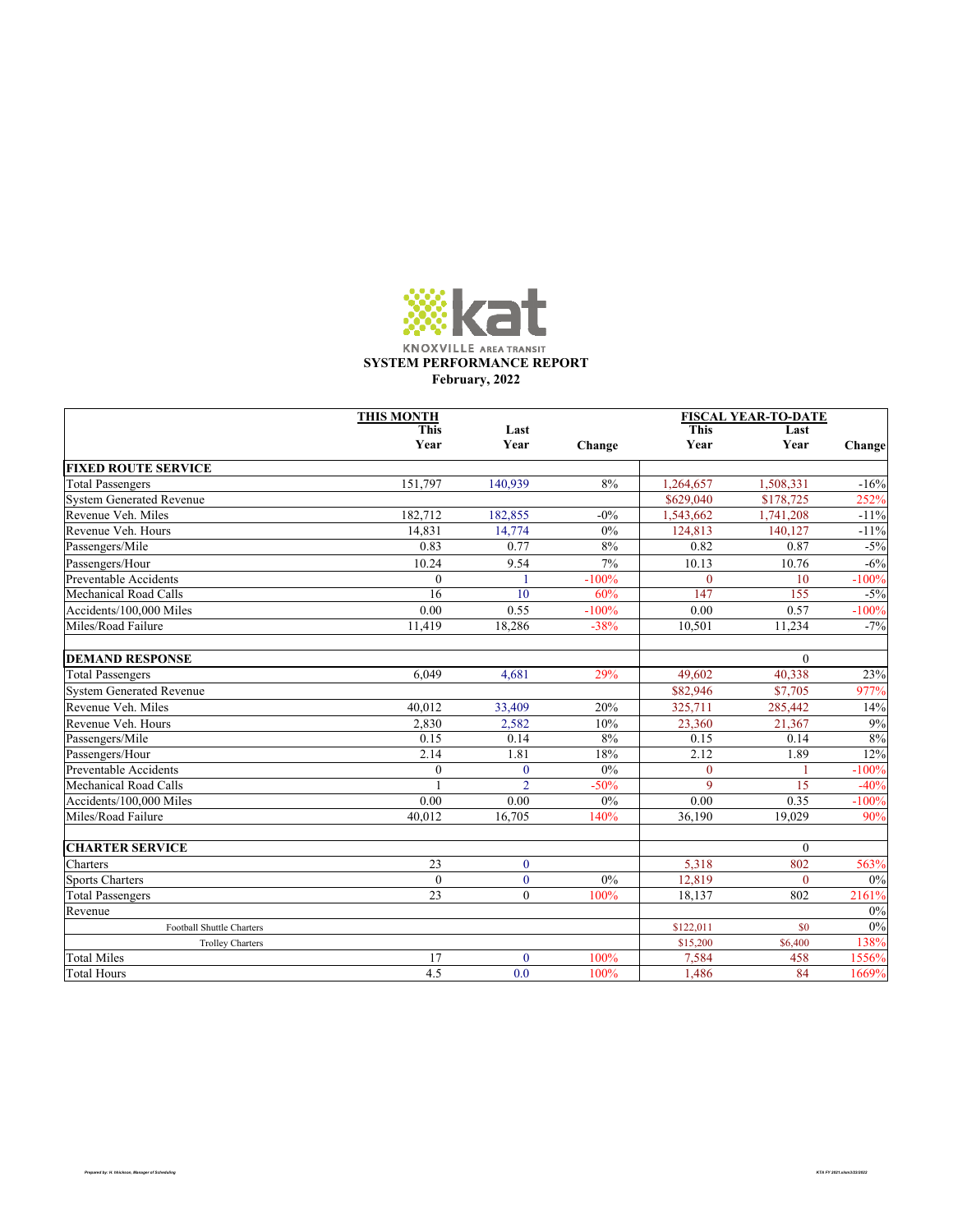







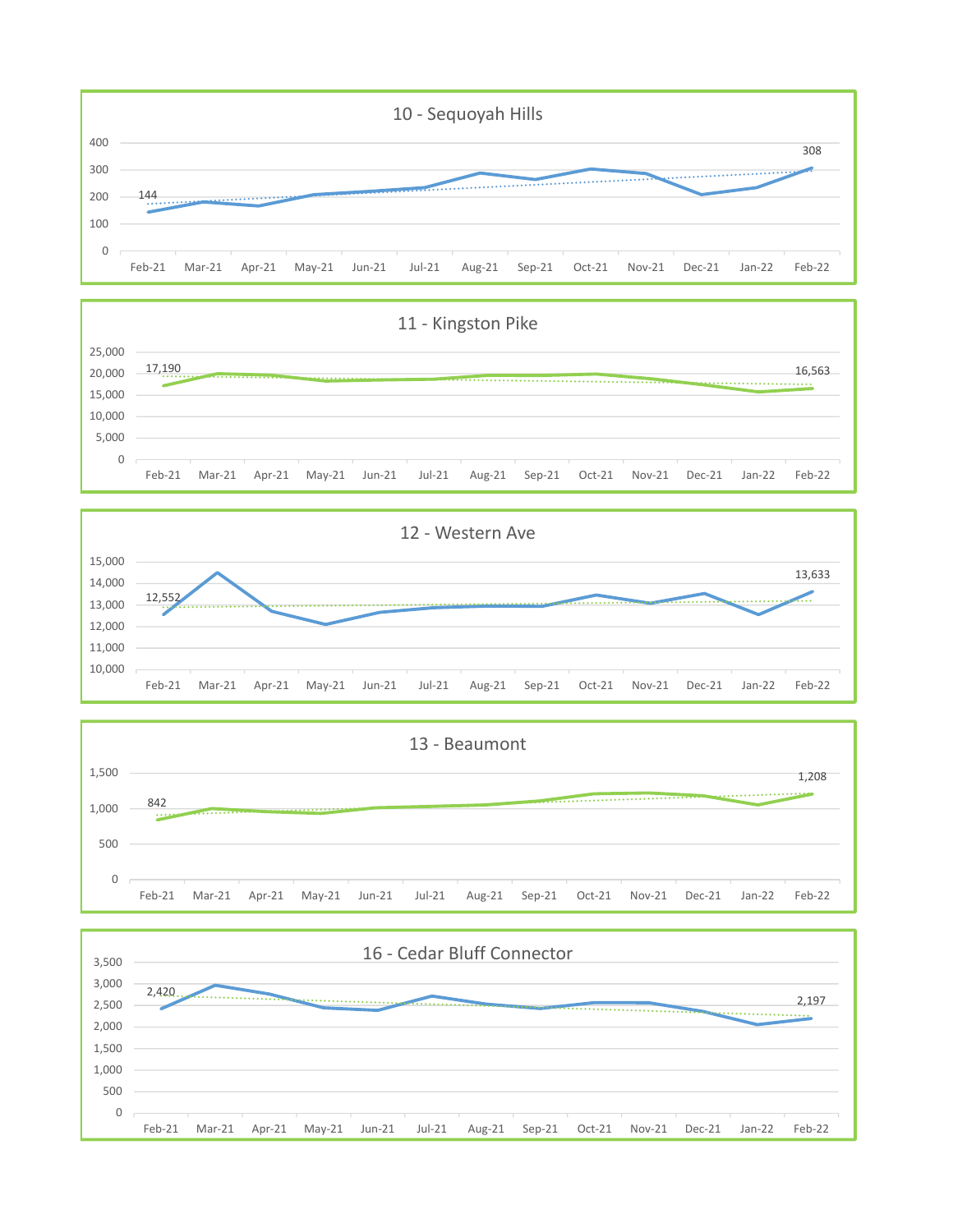







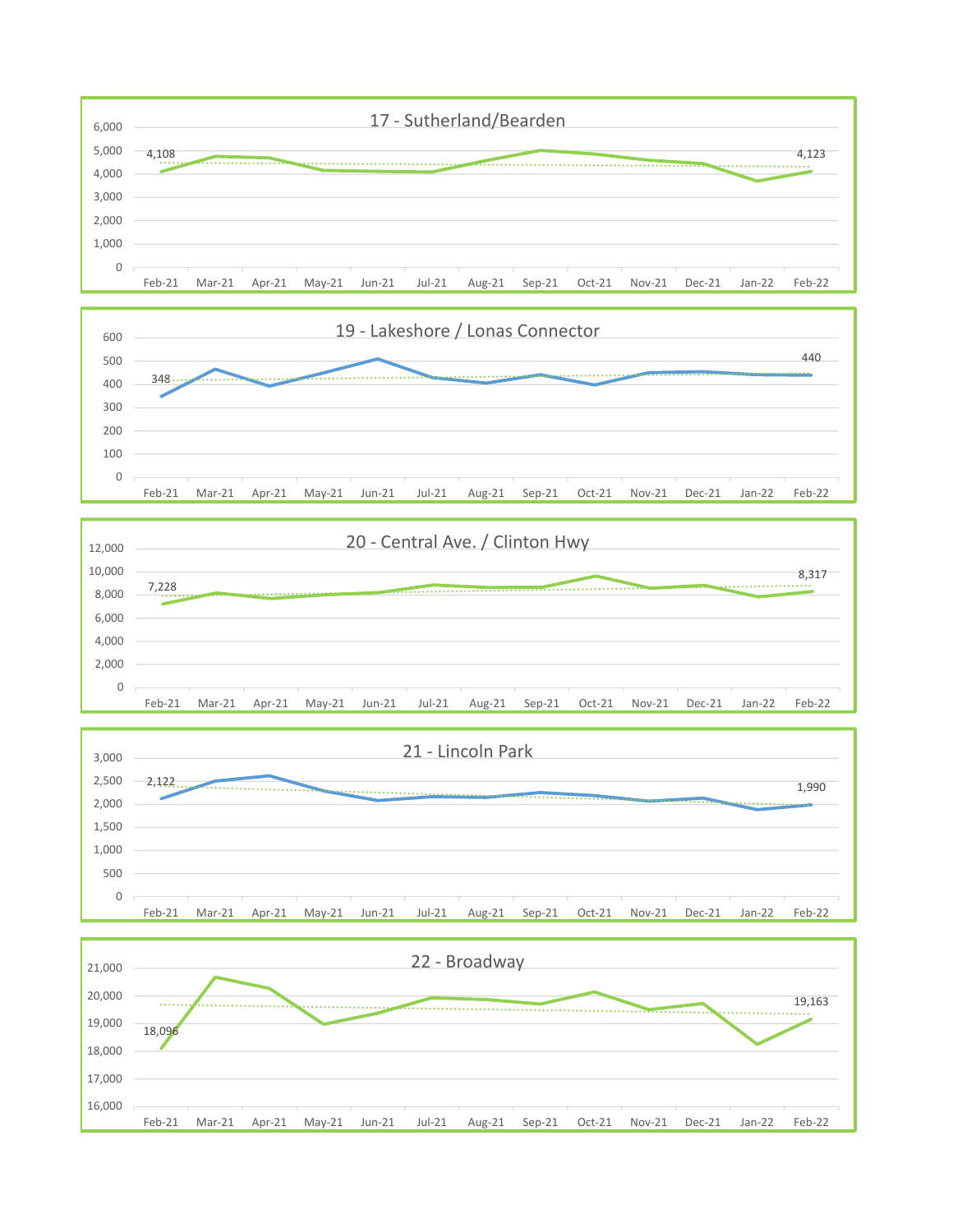







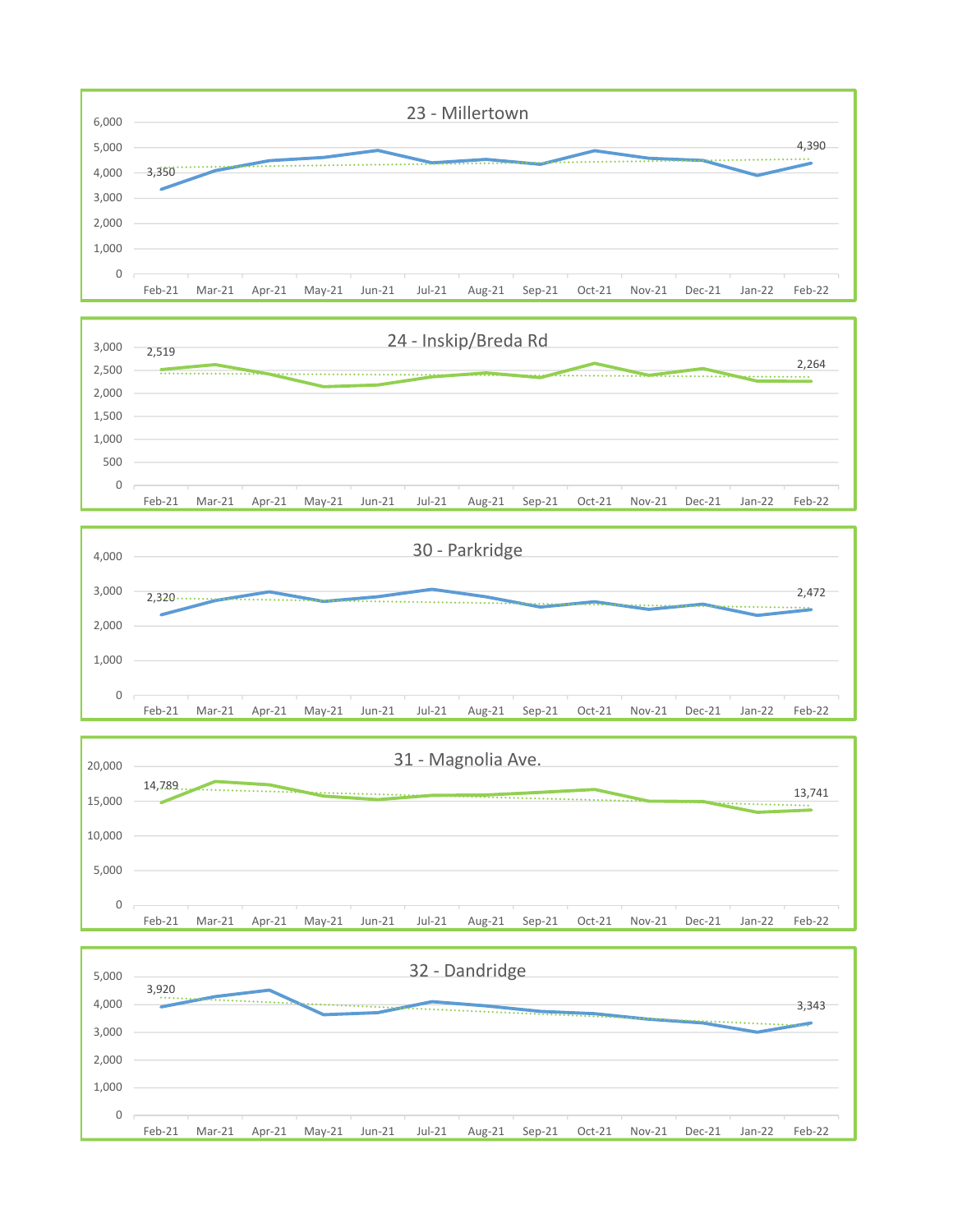







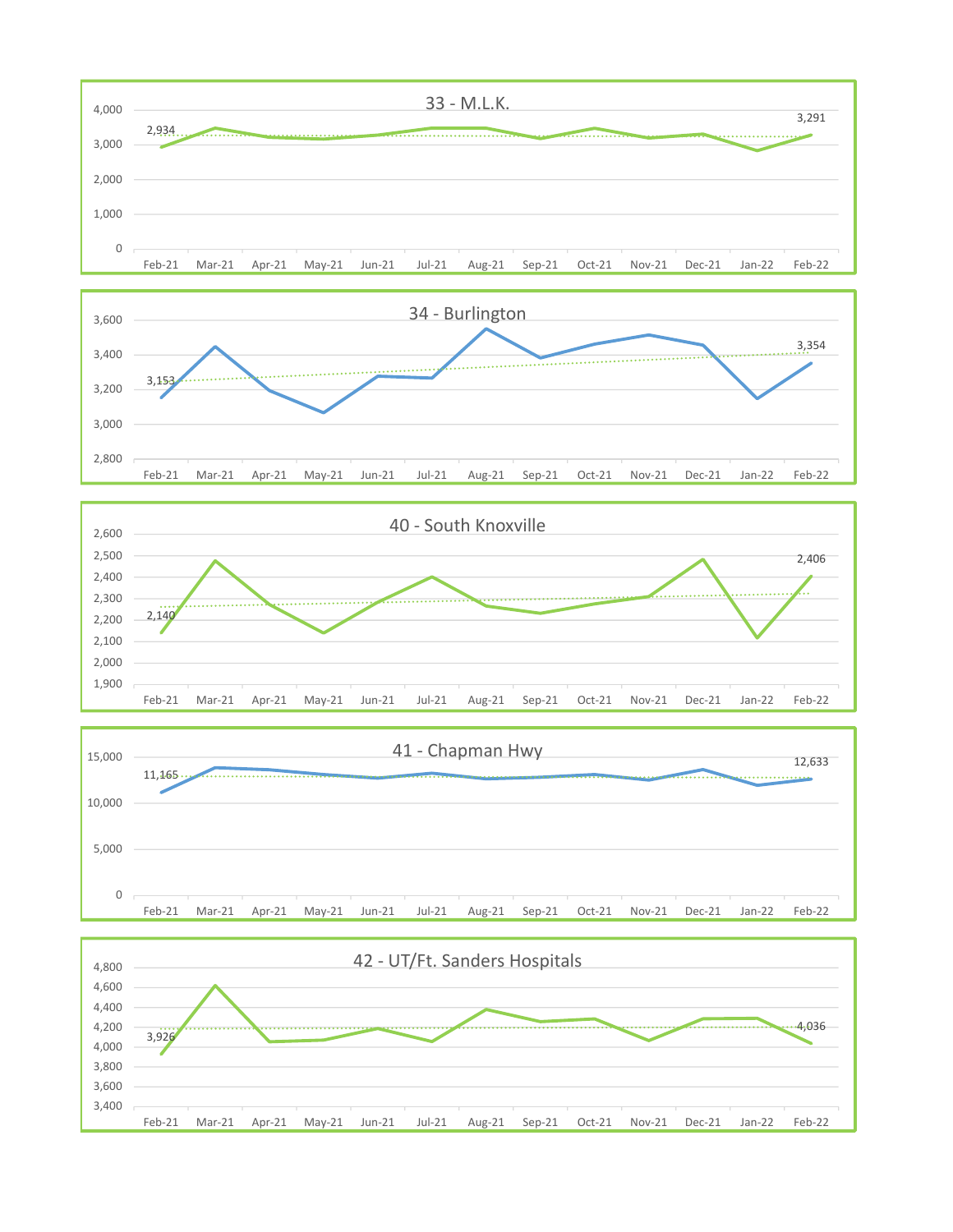







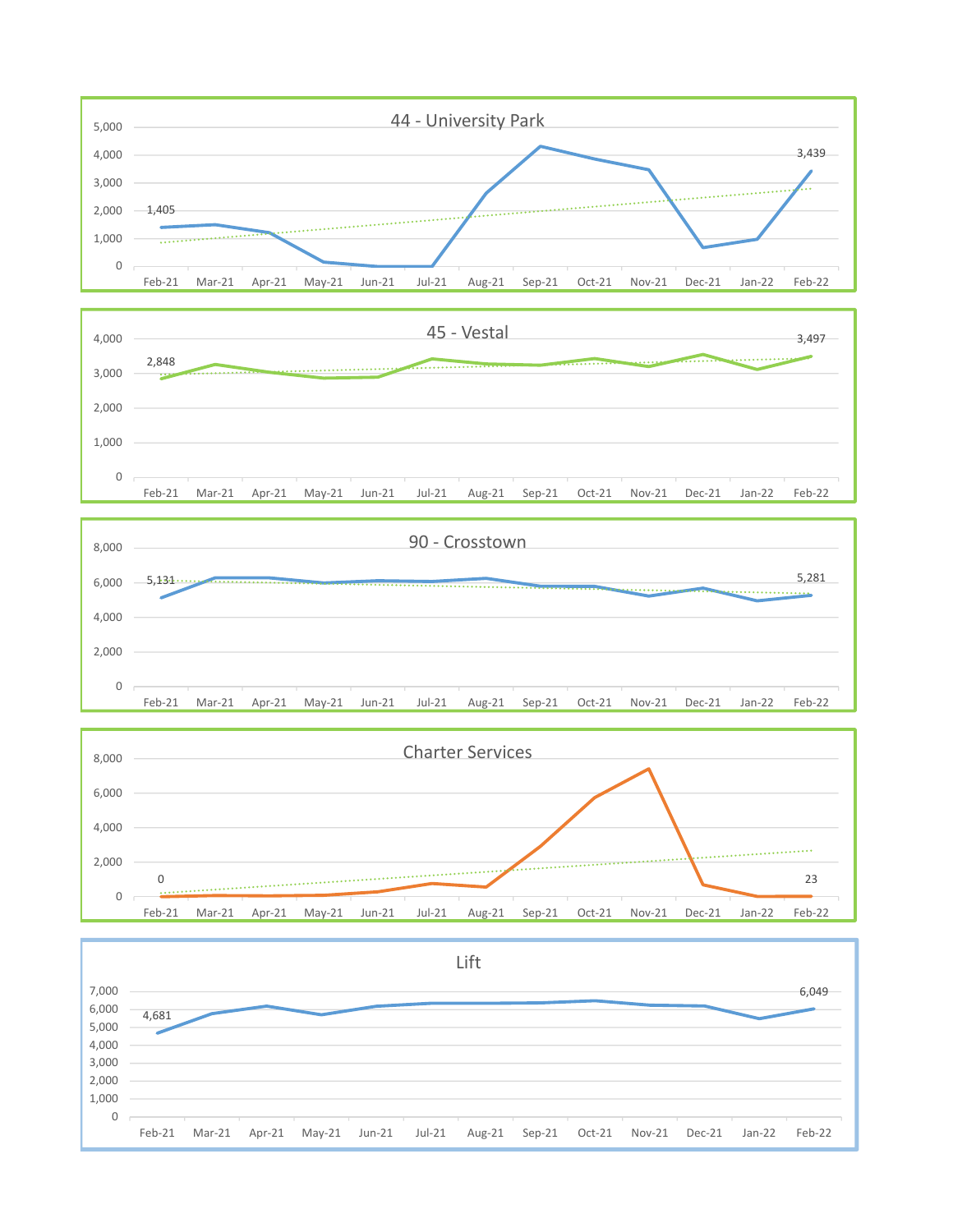

2020 2021 2022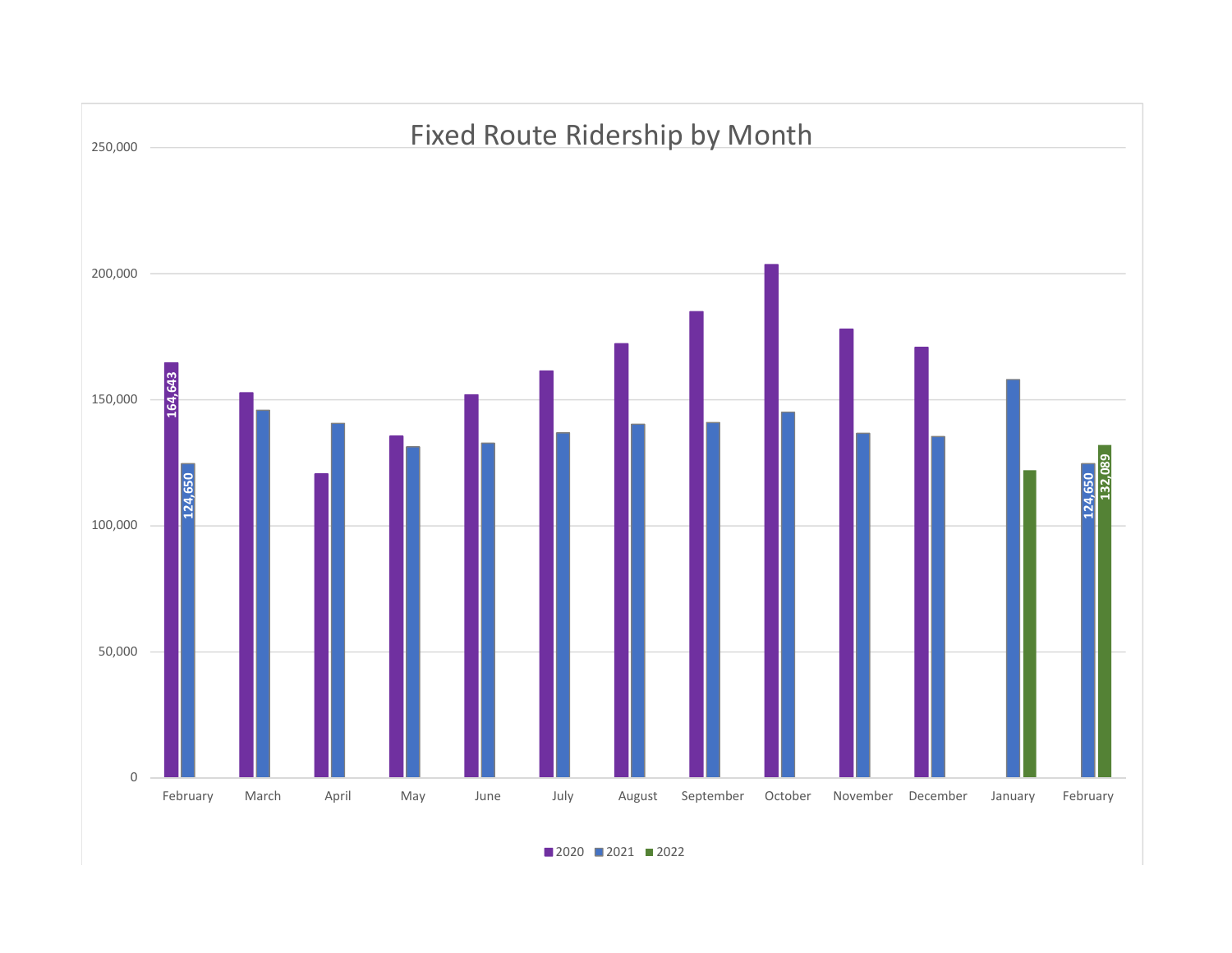